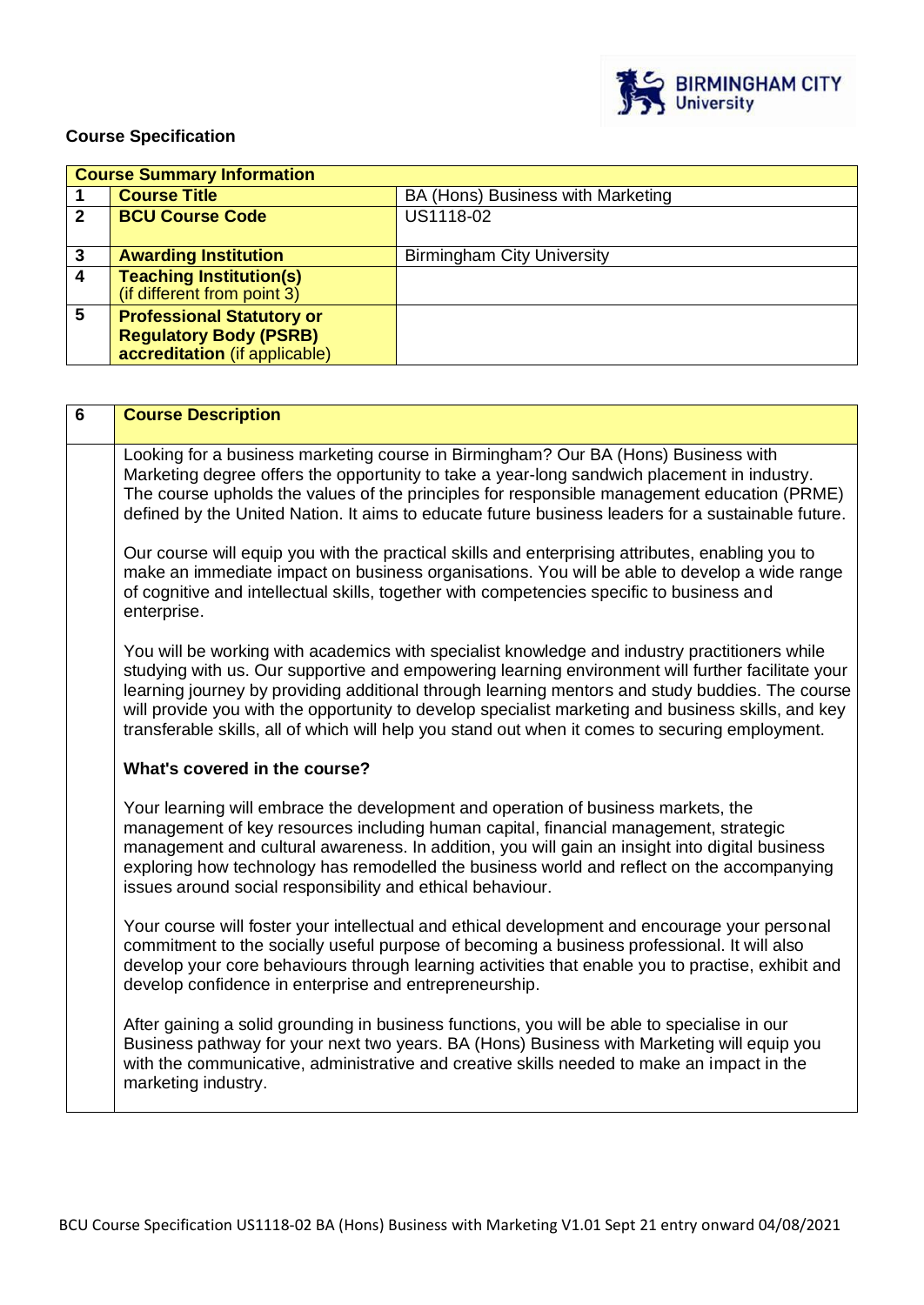

|    | <b>Course Awards</b>                                                                                                |       |                                  |
|----|---------------------------------------------------------------------------------------------------------------------|-------|----------------------------------|
| 7a | <b>Name of Final Award</b>                                                                                          | Level | <b>Credits</b><br><b>Awarded</b> |
|    | Bachelor of Arts with Honours Business with Marketing<br>Bachelor of Arts with Honours Business with Marketing with | 6     | 360                              |
|    | <b>Professional Placement Year</b>                                                                                  | 6     | 480                              |
| 7b | <b>Exit Awards and Credits Awarded</b>                                                                              |       |                                  |
|    | Certificate of Higher Education Business Marketing<br>Diploma of Higher Education Business with                     | 4     | 120                              |
|    | Marketing                                                                                                           | 5     | 240                              |
|    | Bachelor of Arts Business with Marketing<br>Bachelor of Arts Business with Marketing with Professional              | 6     | 300                              |
|    | <b>Placement Year</b>                                                                                               | 6     | 420                              |

| <b>Derogation from the University Regulations</b> |
|---------------------------------------------------|
| <b>None</b>                                       |

| 9                | <b>Delivery Patterns</b>      |                     |                          |           |
|------------------|-------------------------------|---------------------|--------------------------|-----------|
|                  | <b>Mode(s) of Study</b>       | <b>Location</b>     | <b>Duration of Study</b> | Code      |
| <b>Full Time</b> |                               | <b>City Centre</b>  | 3 Years                  | US1118-02 |
|                  | Full Time with                | City Centre (and    | 4 Years                  | US1120-02 |
|                  | <b>Professional Placement</b> | placement provider) |                          |           |
| <b>Part Time</b> |                               | <b>City Centre</b>  | 5 Years                  | US1119-02 |

| 10 | <b>Entry Requirements</b>                                                                                                                                                                                                  |
|----|----------------------------------------------------------------------------------------------------------------------------------------------------------------------------------------------------------------------------|
|    | The admission requirements for this course are stated on the course page of the BCU website at<br>https://www.bcu.ac.uk/, or may be found by searching for the course entry profile located on the<br><b>UCAS</b> website. |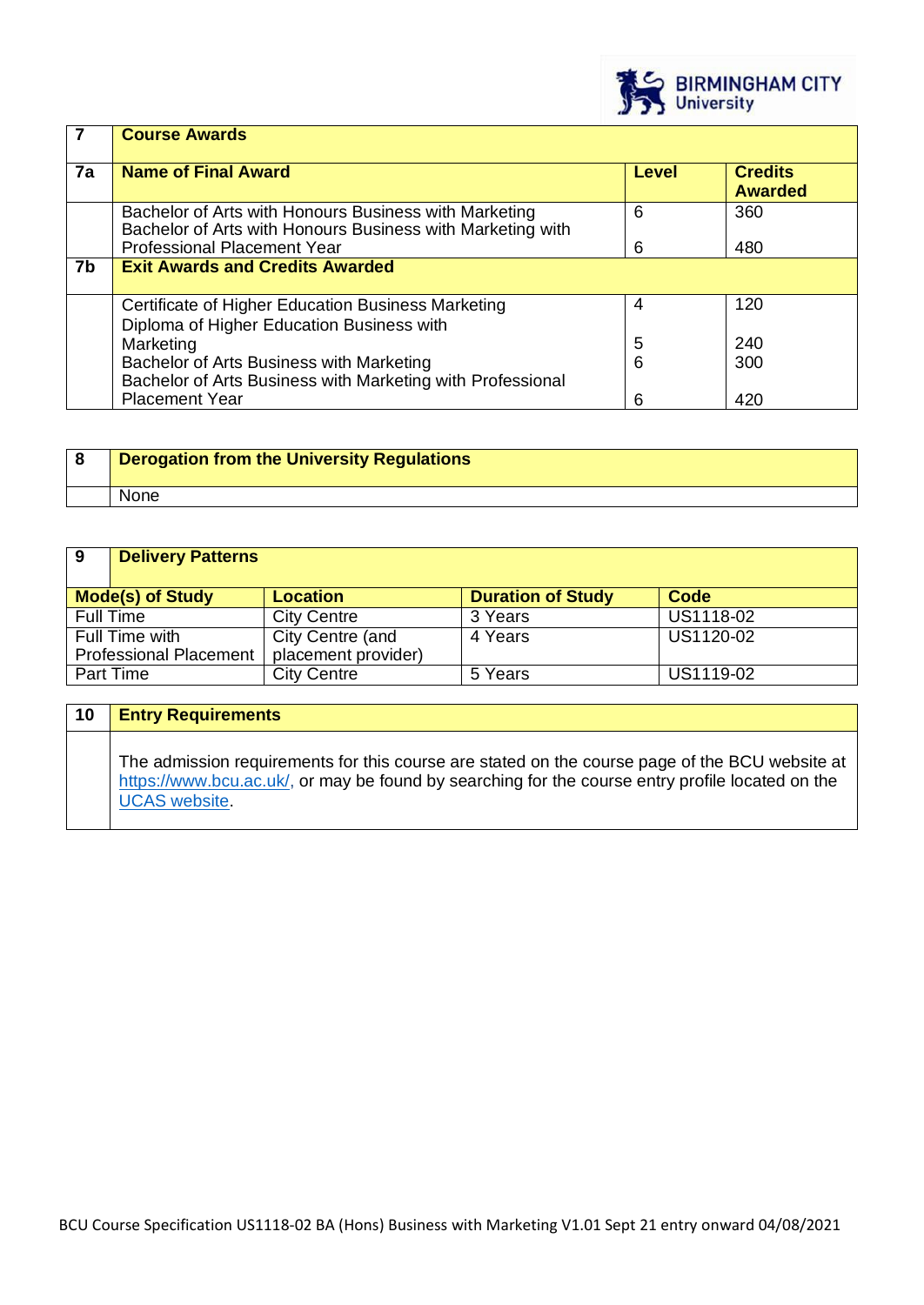

| 11a<br><b>Course Level Outcomes</b>                                                                  |
|------------------------------------------------------------------------------------------------------|
| This degree course will progress you through level learning outcomes detailed below to ensure        |
| that you meet the benchmarks set out in the latest Quality Assurance Agency for Higher Education     |
| (QAA) subject benchmark for Business and Management standards as well as the overall course          |
| learning outcomes detailed.                                                                          |
|                                                                                                      |
| <b>Level 4 - Theoretical Underpinning</b>                                                            |
| Articulate knowledge and understanding of the major theories, principles, and concepts of            |
| business and marketing.                                                                              |
| Illustrate familiarity with the operational aspects of business and marketing.                       |
| Acquire key transferable skills essential to a career in business and marketing.                     |
| Articulate acquired knowledge and transferable skills in the global business environment.            |
| Level 5 - Professional Practice emphasis                                                             |
| Differentiate a range of business and marketing strategies.                                          |
| Execute operational knowledge and skills in a business context.                                      |
| Apply a range of analytical techniques for critical analysis of business scenarios and apply the     |
| findings for problem-solving.                                                                        |
| Effectively communicate and present information, arguments and analysis in a variety of forms.       |
| Level 6 - Strategic Focus                                                                            |
| Interpret business and marketing knowledge, understanding and skills to identify solutions to both   |
| defined and uncertain business problems.                                                             |
| Compose and construct evidence-based arguments to communicate the nature of business                 |
| problems and their solutions.                                                                        |
| Apply professional skills in contexts where the scope of the task and the criteria for decisions are |
| generally well defined, but where some personal responsibility and initiative is required.           |
| Utilise professional and academic skills to develop and justify compelling business solutions.       |
|                                                                                                      |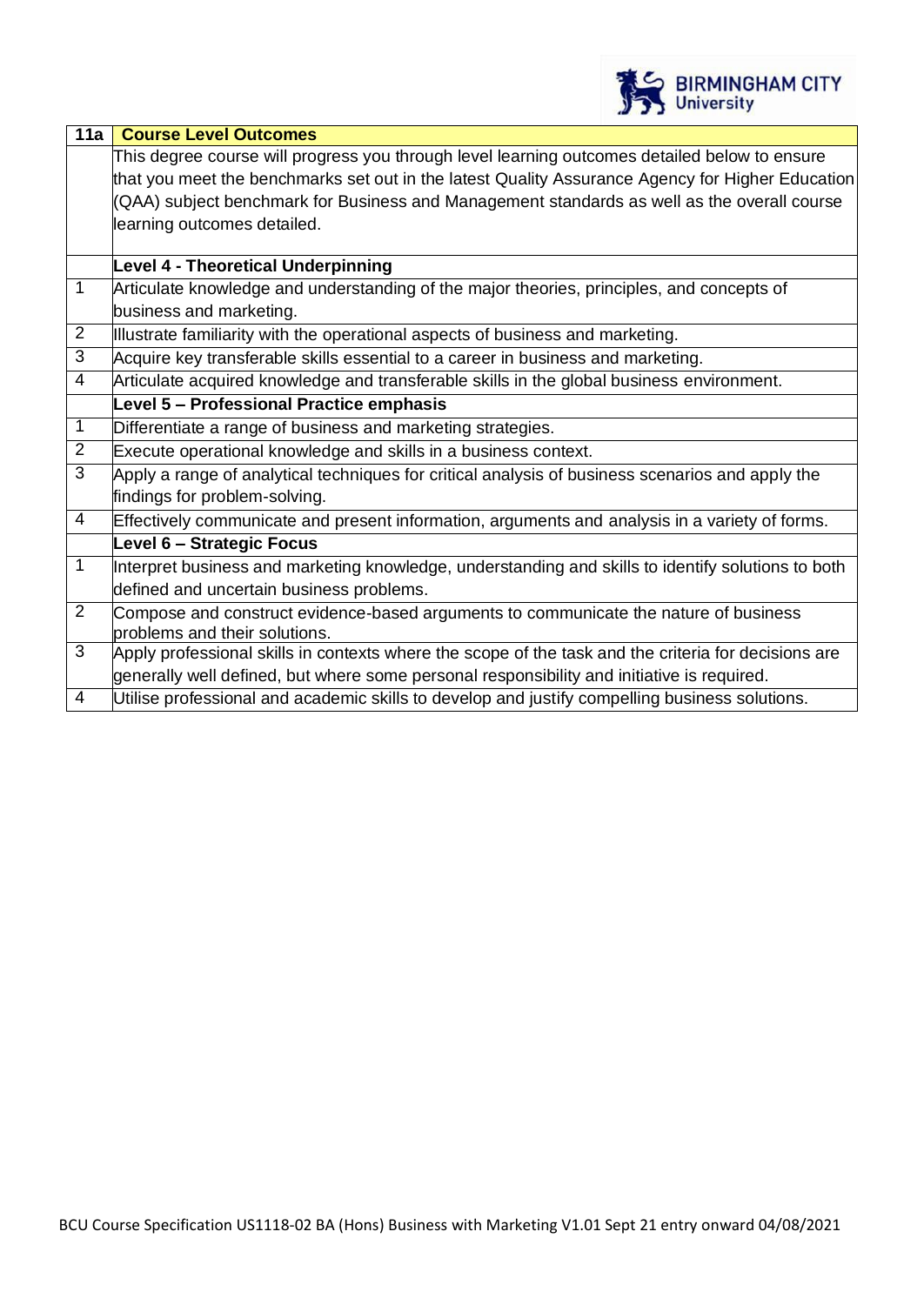

| 11 <sub>b</sub> | <b>Course Learning Outcomes:</b>                                                                                                                        |
|-----------------|---------------------------------------------------------------------------------------------------------------------------------------------------------|
|                 | <b>Knowledge and Understanding:</b>                                                                                                                     |
|                 | On successful completion of the BA (Hons) Business with Marketing course you will be able to:                                                           |
| K1              | Evaluate the theoretical knowledge of key academic theories and concepts in relation to                                                                 |
|                 | business and marketing, as a preparation for employment, self-employment or postgraduate                                                                |
|                 | study.                                                                                                                                                  |
| <b>K2</b>       | Synthesise the methodological, conceptual and practical knowledge you have acquired                                                                     |
|                 | throughout this course so as to be a capable business and/or marketing professional.                                                                    |
| K <sub>3</sub>  | Appraise contemporary issues and policy debates as they apply to                                                                                        |
|                 | business organisations and their operations within a digital and globalised society.                                                                    |
| K4              | Practice self-regulating attributes to uphold the values of responsible management education.                                                           |
|                 |                                                                                                                                                         |
| K <sub>5</sub>  | Utilise discipline based knowledge, understanding and skills to critically evaluate and formulate                                                       |
|                 | evidence-based arguments and identify solutions to both defined and uncertain business and                                                              |
|                 | marketing problems.<br><b>Skills and Other Attributes:</b>                                                                                              |
|                 |                                                                                                                                                         |
|                 | On successful completion of the BA (Hons) Business with Marketing course, you will have<br>acquired skills in the following areas, with the ability to: |
| <b>T1</b>       | Practice knowledge and skills in relation to the operation and marketing of business                                                                    |
|                 | organisations.                                                                                                                                          |
| T <sub>2</sub>  | Articulate, communicate and present business arguments to both                                                                                          |
|                 | specialist and non-specialist audiences.                                                                                                                |
| T3              | Synthesise acquired skills to act independently in constructing your own learning models, plan                                                          |
|                 | and undertake tasks, and accept accountability for your own learning decisions.                                                                         |
| <b>T4</b>       | Utilise effective knowledge and understanding of the international context within which                                                                 |
|                 | organisations operate, and apply this to the business organisation and their marketing strategy.                                                        |
| T <sub>5</sub>  | Apply your understanding of marketing to analyse and evaluate its interconnections                                                                      |
|                 | with the other functional areas of business                                                                                                             |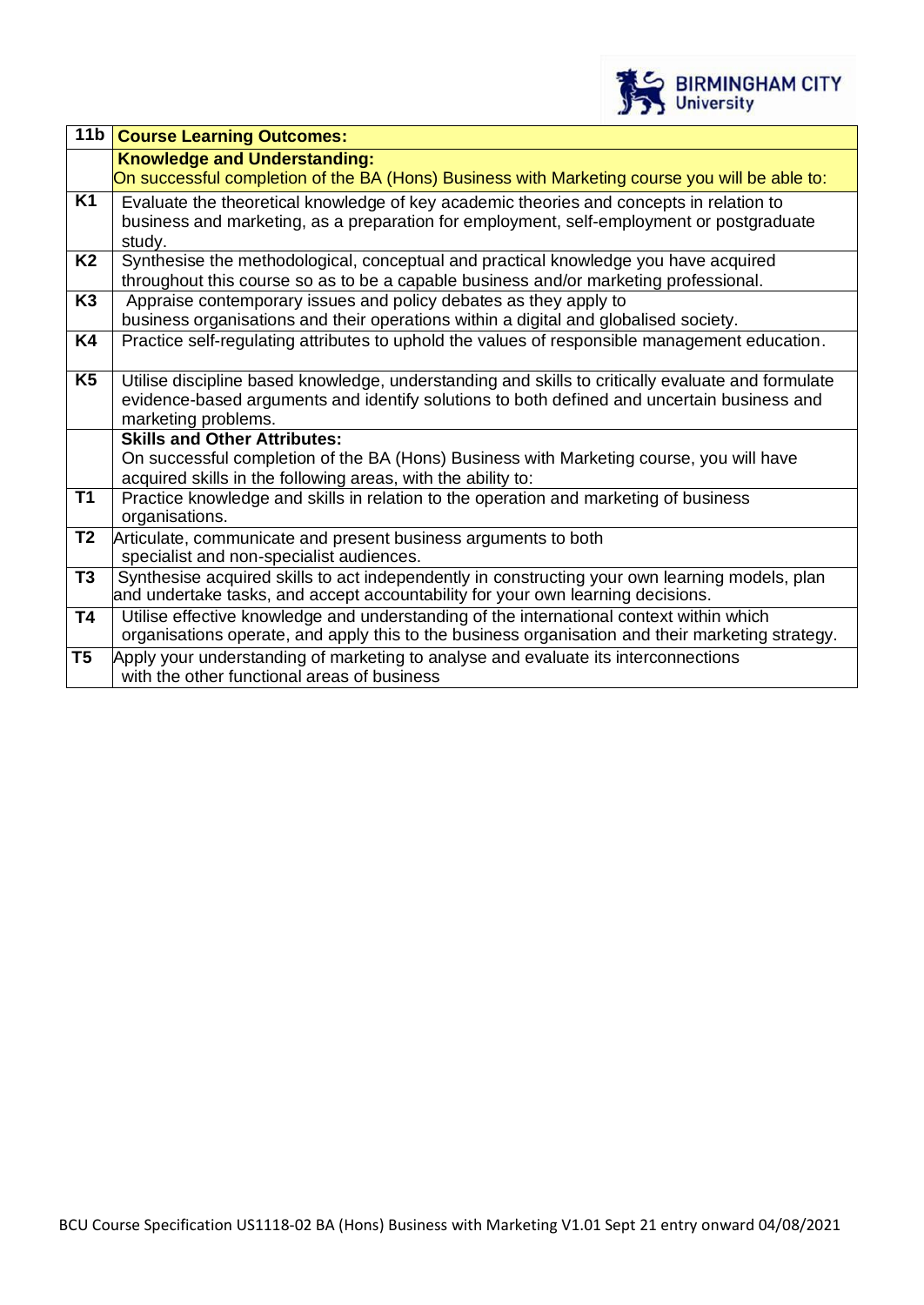

### **12 Course Requirements**

#### **12a Level 4:**

*In order to complete this course a student must successfully complete all the following CORE modules (totalling 120 credits):*

| <b>Module Code</b> | <b>Module Name</b>                     | <b>Credit Value</b> |
|--------------------|----------------------------------------|---------------------|
| <b>MKT4024</b>     | <b>Developing Your Personal Brand</b>  | 20                  |
| <b>BUS4085</b>     | <b>Business Foundations</b>            | 20                  |
| <b>MKT4022</b>     | <b>Principles of Marketing</b>         | 20                  |
| <b>BUS4086</b>     | <b>Essential Analysis for Business</b> | 20                  |
| <b>BUS4084</b>     | <b>Business Environment</b>            | 20                  |
| <b>MKT4025</b>     | <b>Consumer Behaviour</b>              | 20                  |

#### **Level 5:**

*In order to complete this course a student must successfully complete all the following CORE modules (totalling 100 credits):*

| <b>Module Code</b> | <b>Module Name</b>                           | <b>Credit Value</b> |
|--------------------|----------------------------------------------|---------------------|
| <b>BUS5XXX</b>     | <b>Business Analytics</b>                    | 20                  |
| <b>BUS5XXX</b>     | <b>Business Strategy</b>                     | 20                  |
| <b>BUS5XXX</b>     | <b>Dynamic Business issues and Solutions</b> | 20                  |
| ACC5XXX            | <b>Accounting for Business</b>               | 20                  |
| MKT5XXX            | <b>Routes to Market</b>                      | 20                  |

*In order to complete this course a student must successfully complete at least 20 credits from the following list of OPTIONAL modules.*

| <b>Module Code</b> | <b>Module Name</b>              | <b>Credit Value</b> |
|--------------------|---------------------------------|---------------------|
| <b>BUS5XXX</b>     | <b>Creative Problem Solving</b> | 20                  |
| MAN5XXX            | Live Event Experiences          | 20                  |
| ACC5XXX            | <b>Study Abroad</b>             | 20                  |

*In order to qualify for the award of BA (Hons) Business Management with Marketing with Professional Placement Year a student must successfully complete the following module:*

| <b>Module Code</b> | <b>Module Name</b>                 | <b>Credit Value</b> |
|--------------------|------------------------------------|---------------------|
| <b>PLA5XXX</b>     | <b>Professional Placement Year</b> | 120                 |

**Level 6:**

*In order to complete this course a student must successfully complete all the following*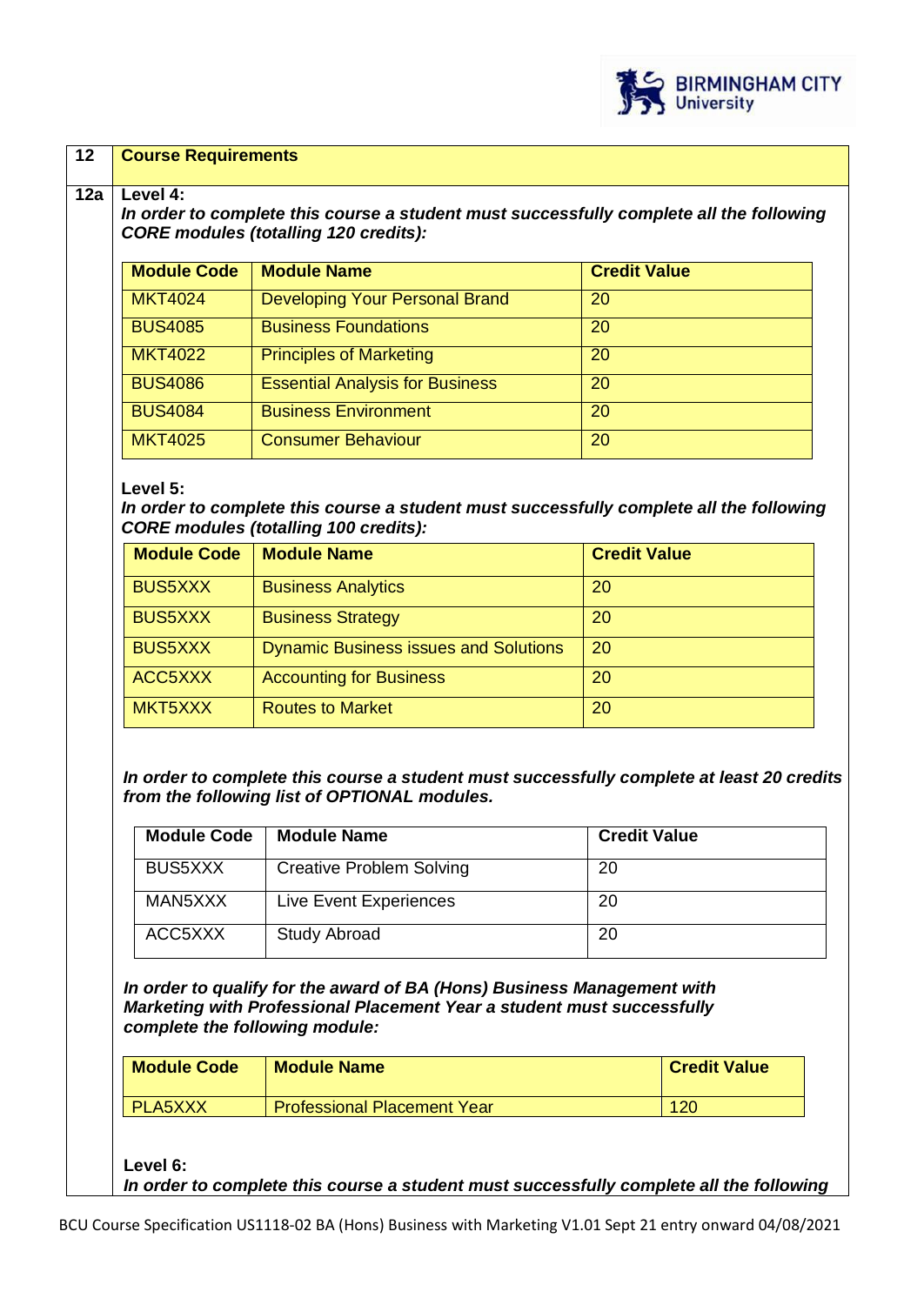

# *CORE modules (totalling 60 credits):*

| <b>Module Code</b> | <b>Module Name</b>                       | <b>Credit Value</b> |
|--------------------|------------------------------------------|---------------------|
| <b>BUS6062</b>     | <b>International Business</b>            | 20                  |
| <b>BUS6061</b>     | e-Business                               | 20                  |
| <b>MKT6041</b>     | <b>Marketing Strategy and Leadership</b> | 20                  |

*In order to complete this course a student must choose ONE of the following optional project routes (totalling 40 credits):*

| <b>Module Code</b> | <b>Project Routes</b>                        | <b>Credit Value</b> |
|--------------------|----------------------------------------------|---------------------|
| <b>BUS6XXX</b>     | <b>Business Advice Project (Major)</b>       | 40                  |
| <b>BUS6XXX</b>     | <b>Business Research Project (Major)</b>     | 40                  |
| <b>BUS6XXX</b>     | <b>Business Start-Up Project (Major)</b>     | 40                  |
| <b>BUS6XXX</b>     | <b>Community Advice Project (Major)</b>      | 40                  |
| <b>BUS6XXX</b>     | <b>Employability Project (Major)</b>         | 40                  |
| QME6XXX            | <b>Economics Research Project (Major)</b>    | 40                  |
| BUS6XXX +          | Business Research Methodology and Practice + | 20                  |
| <b>BUS6XXX</b>     | <b>Business Research Project</b>             | 20                  |
| BUS6XXX +          | Business Research Methodology and Practice + | 20                  |
| <b>BUS6XXX</b>     | <b>Business Start-Up Project</b>             | 20                  |
| BUS6XXX +          | Business Research Methodology and Practice + | 20                  |
| <b>BUS6XXX</b>     | <b>Community Advice Project</b>              | 20                  |

*In order to complete this course a student must successfully complete 20 credits from the following list of OPTIONAL modules.*

|         | <b>Module Code Module Name</b> | <b>Credit Value</b> |
|---------|--------------------------------|---------------------|
| MKT6XXX | <b>One Planet Business</b>     | 20                  |
| MKT6XXX | Selling and Sales Management   | 20                  |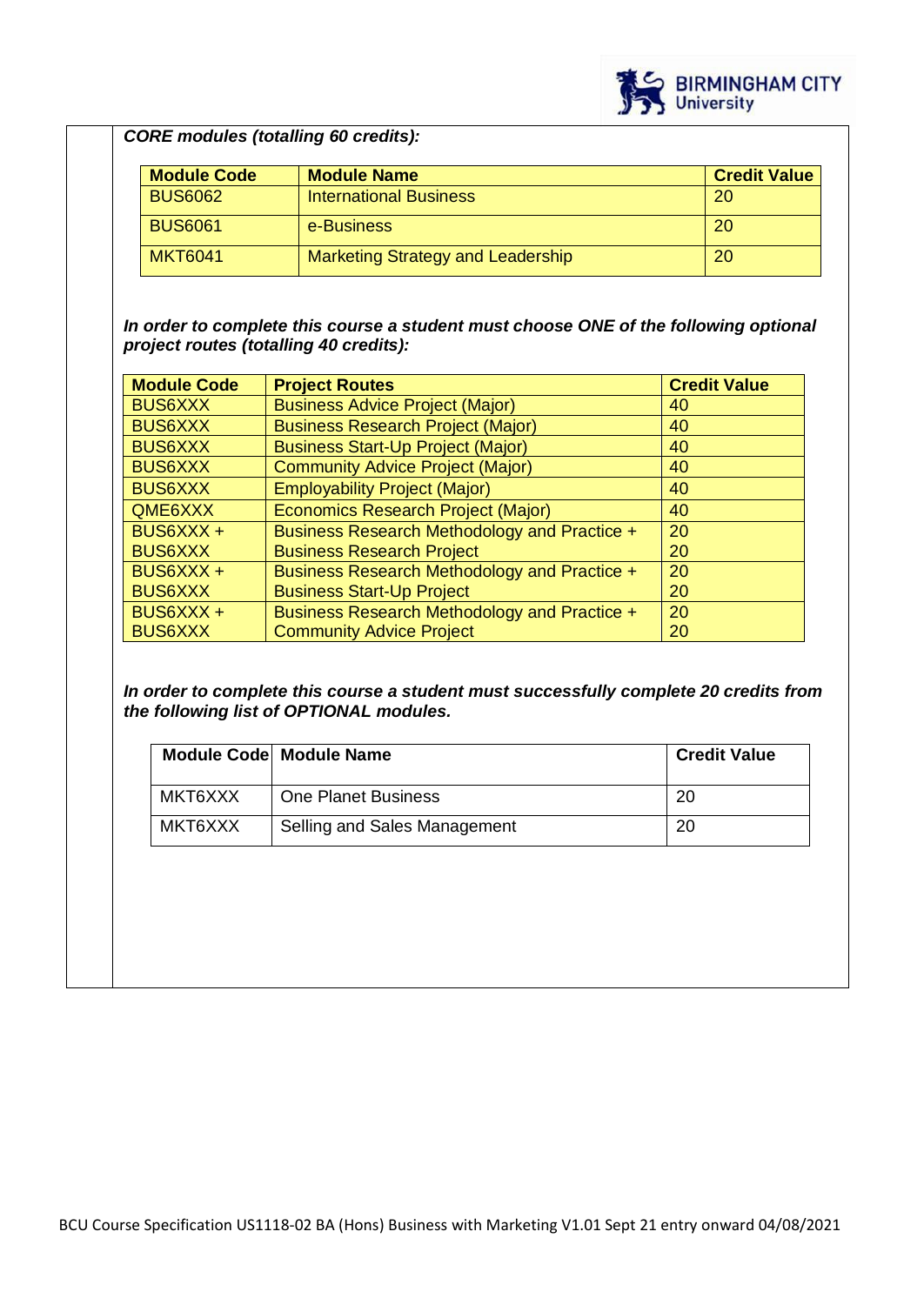

### **12b Structure Diagram**

*Please note list of optional modules is indicative only. Students' choice will not be guaranteed for optional modules but a fair and transparent process will be adopted and shared with students.*

### **Full Time Course Structure**

|         |                | MKT4024: Developing           | BUS4085: Business                      | MKT4022: Principles          |
|---------|----------------|-------------------------------|----------------------------------------|------------------------------|
|         | S <sub>1</sub> | <b>Your Personal Brand</b>    | Foundations                            | of Marketing (20             |
| Level 4 |                | (20 credits)                  | (20 credits)                           | credits)                     |
|         |                | MKT4025: Consumer             | <b>BUS4084 Business</b>                | BUS4086: Essential           |
|         | S <sub>2</sub> | <b>Behaviour</b>              | Environment                            | <b>Analysis for Business</b> |
|         |                | (20 credits)                  | (20 credits)                           | (20 credits)                 |
|         |                |                               |                                        |                              |
|         |                |                               |                                        |                              |
|         |                | BUS5XXX:                      | <b>BUS5XXX Business</b>                | <b>BUS5XXX: Business</b>     |
|         |                | <b>Dynamic Business</b>       | Strategy (20 credits)                  | Analytics (20 credits)       |
|         | S <sub>1</sub> | issues and Solutions          |                                        |                              |
|         |                | (20 credits)                  |                                        |                              |
| Level 5 |                |                               |                                        |                              |
|         |                |                               |                                        |                              |
|         |                | ACC5XXX: Accounting           | MKT5XXX: Routes to Market              | <b>OPTION</b>                |
|         | S <sub>2</sub> | for Business                  | (20 credits)                           | (20 credit)                  |
|         |                | (20 credits)                  |                                        |                              |
|         |                |                               | <b>Optional International Exchange</b> |                              |
|         |                |                               |                                        |                              |
|         |                |                               | MKT6XXX: Marketing                     | <b>BUS6XXX:e-Business</b>    |
|         | S <sub>1</sub> |                               | Strategy and                           | (20 credits)                 |
| Level 6 |                | <b>Business Project Route</b> | Leadership                             |                              |
|         |                | (40 credits / 20/20           | (20 credits)                           |                              |
|         |                | credits)                      | <b>BUS6XXX: International</b>          |                              |
|         | S <sub>2</sub> | (choose from options          | <b>Business</b>                        | <b>OPTION</b>                |
|         |                | below)                        | (20 credits)                           | (20 credits)                 |
|         |                |                               |                                        |                              |

## **Full Time with Professional Placement Course Structure**

| Level 4 | S <sub>1</sub> | MKT4024: Developing<br><b>Your Personal Brand</b><br>(20 credits)                  | BUS4085: Business<br><b>Foundations</b><br>(20 credits) | MKT4022: Principles<br>of Marketing (20<br>credits)                |
|---------|----------------|------------------------------------------------------------------------------------|---------------------------------------------------------|--------------------------------------------------------------------|
|         | S <sub>2</sub> | MKT4025: Consumer<br><b>Behaviour</b><br>(20 credits)                              | BUS4084: Business<br>Environment<br>(20 credits)        | BUS4086: Essential<br><b>Analysis for Business</b><br>(20 credits) |
|         |                |                                                                                    |                                                         |                                                                    |
| Level 5 | S <sub>1</sub> | <b>BUS5XXX:</b><br><b>Dynamic Business</b><br>issues and Solutions<br>(20 credits) | <b>BUS5XXX Business</b><br>Strategy (20 credits)        | <b>BUS5XXX: Business</b><br>Analytics (20 credits)                 |

6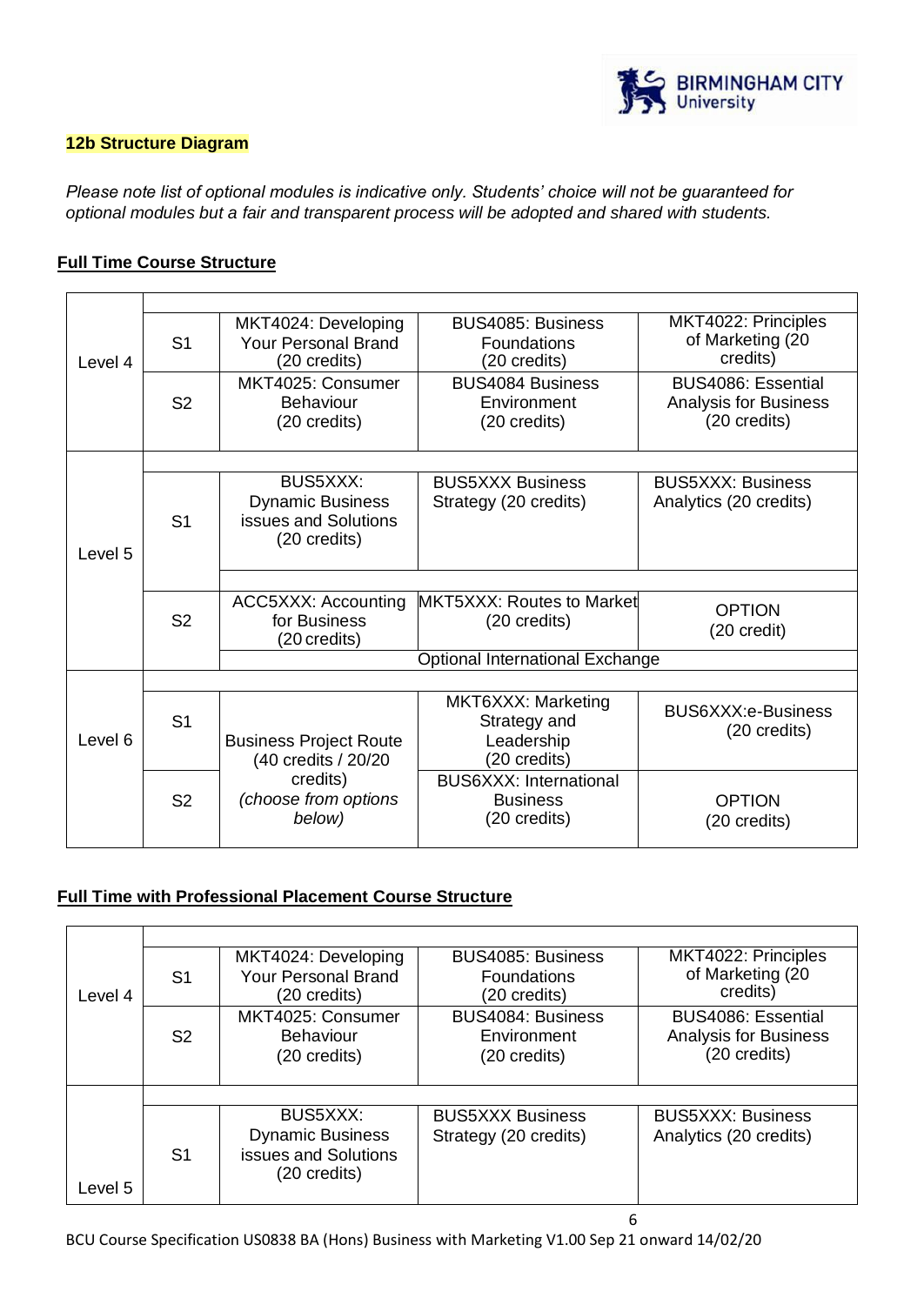|         | S <sub>2</sub> | ACC5XXX: Accounting<br>for Business<br>(20 credits)  | MKT5XXX: Routes to Market<br>(20 credits)                        | 20 credit)                         |
|---------|----------------|------------------------------------------------------|------------------------------------------------------------------|------------------------------------|
|         |                |                                                      | Optional International Exchange                                  |                                    |
|         |                |                                                      | PLA5XXX: Professional Placement Year                             |                                    |
|         |                |                                                      |                                                                  |                                    |
| Level 6 | S <sub>1</sub> | <b>Business Project Route</b><br>(40 credits / 20/20 | MKT6XXX: Marketing<br>Strategy and<br>Leadership<br>(20 credits) | BUS6XXX:e-Business<br>(20 credits) |
|         | S <sub>2</sub> | credits)<br>(choose from options<br>below)           | <b>BUS6XXX: International</b><br><b>Business</b><br>(20 credits) | <b>OPTION</b><br>(20 credits)      |

## **Part Time Course Structure**

|                      | Semester 1 | <b>L4 Business Foundations</b><br>(20 Credits)    |                                                               |  |
|----------------------|------------|---------------------------------------------------|---------------------------------------------------------------|--|
| Year 1<br>Semester 2 |            | <b>L4 Business Environment</b><br>(20 Credits)    | L4 Essential Analysis for Business<br>(20 Credits)            |  |
| Year <sub>2</sub>    | Semester 1 | L4 Developing Your Personal Brand<br>(20 Credits) | L4 Principles of Marketing<br>(20 Credits)                    |  |
|                      | Semester 2 |                                                   | L4 Consumer Psychology<br>(20 Credits)                        |  |
| Year <sub>3</sub>    | Semester 1 | <b>L5 Business Analytics</b><br>(20 Credits)      | L5 Dynamic Business issues and<br>Solutions<br>(20 Credits)   |  |
| Semester 2           |            | <b>L5 Routes to Market</b><br>(20 Credits)        | L5 Accounting for Business<br>(20 Credits)                    |  |
| Year 4               | Semester 1 | L5 Business strategy<br>(20 Credits)              | L6 Marketing Strategy and Leadership<br>(20 Credits)          |  |
| Semester 2           |            | L5 Option (Marketing)<br>(20 Credits)             | <b>L6 International Business</b><br>(20 Credits)              |  |
| Year <sub>5</sub>    | Semester 1 | L6 e-Business<br>(20 Credits)                     | <b>Business Project Route</b><br>(40 credits / 20/20 credits) |  |
|                      | Semester 2 | L6 Option<br>(20 Credits)                         | (choose from options below)                                   |  |

7 BCU Course Specification US0838 BA (Hons) Business with Marketing V1.00 Sep 21 onward 14/02/20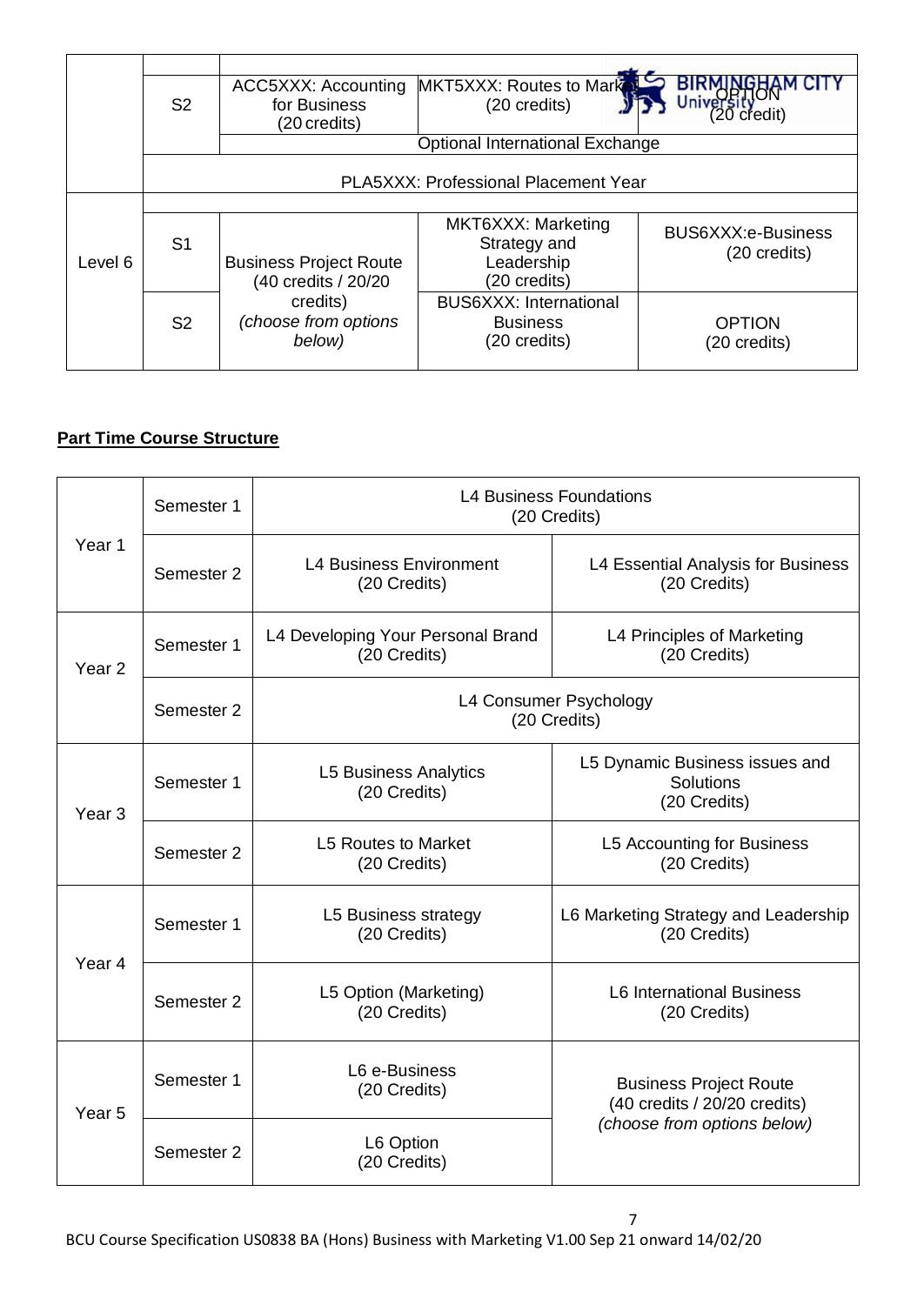### **Level 5 Options**

- Creative Problem Solving
- Live Event Experiences

**Level 6 Options**



- **S BIRMINGHAM CITY**
- One Planet Business University
- Selling and Sales Management

## **Business Project Routes**

|                | Route 1                               | Route 2                                | Route 3                                | Route 4                            | Route 5                            | Route 6                                | Route 7                                                                                                                                                             |
|----------------|---------------------------------------|----------------------------------------|----------------------------------------|------------------------------------|------------------------------------|----------------------------------------|---------------------------------------------------------------------------------------------------------------------------------------------------------------------|
| S <sub>1</sub> | <b>Business</b><br>Advice             | <b>Business</b><br>Research            | <b>Business</b><br>Start-Up            | Community<br>Advice                | Employability                      | Economics<br>Research                  | <b>Business Research</b><br>Methodology and<br>Practice (20 credits)                                                                                                |
| S <sub>2</sub> | Project<br>(Major)<br>(40<br>credits) | Project<br>(Major)<br>(40)<br>credits) | Project<br>(Major)<br>(40)<br>credits) | Project<br>(Major)<br>(40 credits) | Project<br>(Major)<br>(40 credits) | Project<br>(Major)<br>(40)<br>credits) | <b>Business Research</b><br>Project (20 credits)<br>or<br><b>Business Start-up</b><br>Project (20 credits)<br>or<br><b>Community Advice</b><br>Project (20 credits) |

## **13 Overall Student Workload and Balance of Assessment**

Overall student *workload* consists of class contact hours, independent learning and assessment activity, with each credit taken equating to a total study time of around 10 hours. While actual contact hours may depend on the optional modules selected, the following information gives an indication of how much time students will need to allocate to different activities at each level of the course.

- *Scheduled Learning* includes lectures, practical classes and workshops, contact time specified in timetable
- *Directed Learning* includes placements, work-based learning, external visits, on-line activity, Graduate+, peer learning
- *Private Study* includes preparation for exams

The *balance of assessment* by mode of assessment (e.g. coursework, exam and in-person) depends to some extent on the optional modules chosen by students. The approximate percentage of the course assessed by coursework, exam and in-person is shown below.